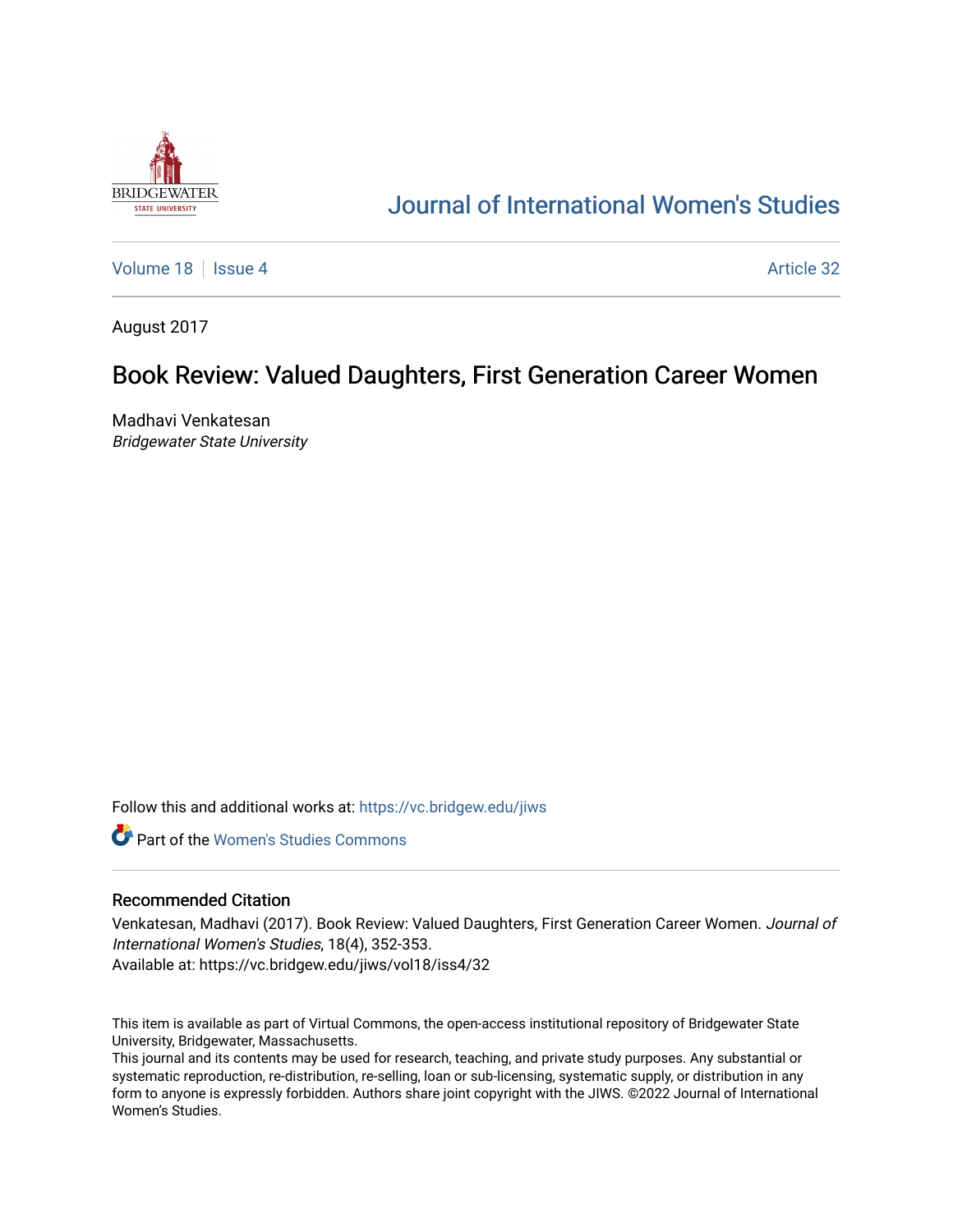#### Venkatesan: Book Review

This journal and its contents may be used for research, teaching and private study purposes. Any substantial or systematic reproduction, re-distribution, re-selling, loan or sub-licensing, systematic supply or distribution in any form to anyone is expressly forbidden. ©2017 Journal of International Women's Studies.

### *Valued Daughters, First Generation Career Women.* **Alice W. Clark. Sage Publishing India, 2016. Pages 199. Hardcover. ISBN: 978-93-515-0888-5. \$40.00**

Reviewed by Madhavi Venkatesan<sup>[1](#page-1-0)</sup>

In *Valued Daughters, First Generation Career Women,* Alice Clark, a self-defined feminist historian, provides a glimpse into the lives first generation college-educated Indian women. The book, an outcome of one-on-one, private interviews with female college students across India, catalogues without interpretation, the perceptions, expectations and familial relationships, bonds and obligations that the participants have formed. The focus of the book is the relationship between female educational attainment and career workforce entry as a channel for increasing gender parity. This assertion though not explicitly stated appears to adopt the United Nations Educational, Scientific and Cultural Organization (UNESCO) perspective that a significant part of creating an enabling environment for the development of autonomous agency of women relates to their opportunities to take an active part in both the creation of knowledge and economic activity. In order to create such an environment, some basic conditions need to be made available, such as access to education and to the production and distribution of knowledge, as well as, access to economic participation, specifically the right to work and the capacity to self-empowerment and self-determination.

In detailing the background of each female subject along with their familial context and geographic location, the book succeeds in providing an understanding of how the young women have been influenced by cultural norms, parental limitations and freedoms, as well as the societal projection of their status in molding their identity. Similarly, in relaying the characteristics that describe the young women within their specific temporal context, the book provides an opportunity to connect the on-going evolution of society with the progressive outlook shared by these women.

Clark acknowledges that the book is based on the lives of relatively fortunate young women. As a result the book offers a biased perspective, as it does not provide an assessment of the outlook of the majority of young Indian women who face less opportunity with little to no choice in determining their future. Clark does sidestep this limitation by noting that social change is typically shepherded by those who 'have" rather than those who "have not." However, a counter argument could be made that an understanding of the perceptions of those least fortunate would provide a perspective on both limitations and potential areas for enhanced traction with respect to gender parity. For example, less fortunate women may be the victims of cultural limitations and yet also the most significant beneficiaries of incremental progress.

The book's nine chapters provide a snapshot perspective of the intergenerational evolution of the status of women and the impact of gender imbalance on women's access to higher education. Each chapter focuses on a different element of the historical relationship between men and women. Starting with the traditional patriarchal ascribed roles, continuing through access to education, professional aspirations, the role of fathers in promoting the status of their daughters, traction of

 $\overline{a}$ 

352

<span id="page-1-0"></span><sup>&</sup>lt;sup>1</sup> Assistant Professor Department of Economics Bridgewater State University myenkatesan@bridgew.edu Madhavi Venkatesan earned a PhD, MA, and BA in Economics from Vanderbilt University. In 2017, she was awarded the Fulbright CySip Distinguished Lectureship to the Philippines. Her present interests focus on the role of religion and gender in sustainable economic development.